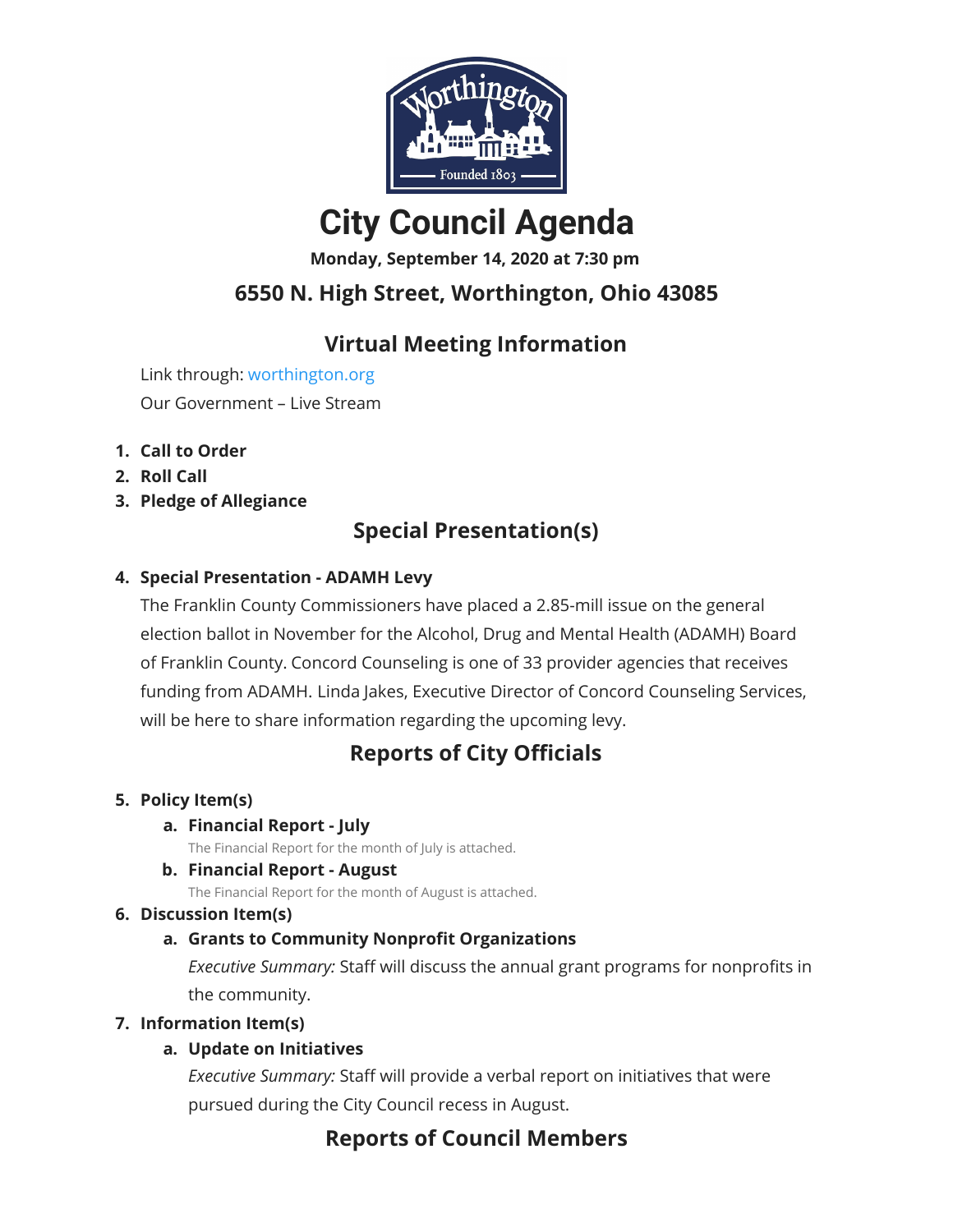## **Other**

## **Executive Session**

## **Adjournment**

#### **8. Motion to Adjourn**

Contact: D. Kay Thress, Clerk of Council (Kay.Thress@worthington.org 614-436-3100) | Agenda published on 09/10/2020 at 6:25 PM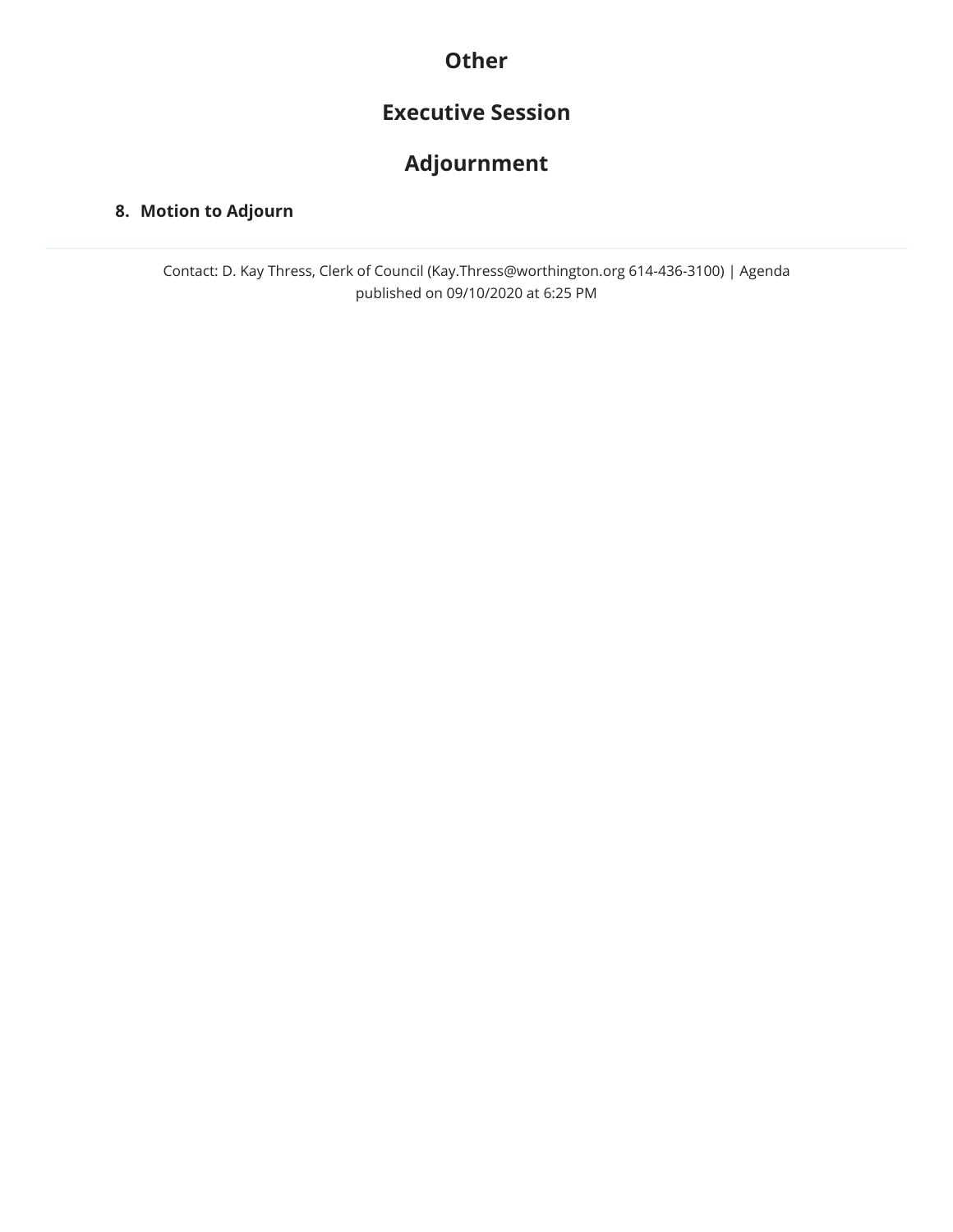#### **ADAMH Where Better Begins.**



#### **Who We Are**

- ADAMH funds 33 provider agencies in Franklin County that provide mental health and addiction services to a growing, vulnerable population.
- **EXEC** Approximately 85% of individuals who receive support from ADAMH live below the federal poverty level.
- **■** ADAMH provides addiction and mental health crisis services to anyone in Franklin County, treatment services to those who don't have insurance or Medicaid coverage, housing and prevention services, recovery support services, and services for families who support loved ones with a mental illness or addition.
- ADAMH funds prevention and intervention services in all 16 Franklin County public school districts.

#### **Challenges**

- **ADAMH is projecting a \$14 million operating deficit due to a rising need for mental health services and the current opioid epidemic.** In 2019, ADAMH and its partners served more than 135,000 people.
- Suicide deaths in Ohio have increased by 45% over the last decade. ADAMH needs additional funding to address this growing mental health issue among young people who need more treatment and prevention services.
- **■** The agency plans to cooperatively address inequities and behavioral health disparities that result from systemic issues of poverty and racism.
- The population of Franklin County is projected to grow by 8% over the next 10 years—a potential of more than 100,000 new residents.

#### **Funding Needs**

- More than 71% of the ADAMH resources come from the current 2.2 mill property tax levy that expires in December 2021.
- The levy millage for ADAMH has not increased in nearly 30 years while the number of people seeking help has grown dramatically—rising 72% since 2014. ADAMH needs additional funding to address the increasing opiate crisis and devastating suicide rate affecting Franklin County. Dollars invested now will save our community later.
- **■** The Human Services Levy Review Committee recommends and the Franklin County Board of Commissioners has approved placing a 5-year, 2.2 mill renewal levy with a .65 mill increase to support ADAMH on the November 3, 2020 ballot, with collection beginning in 2022.
- The community is encouraged to support **Issue 24**, the ADAMH levy. If passed, homeowners would pay an additional \$1.90 per month or \$22.75 more per year per \$100,000 in home property value for the continued vital services of ADAMH.

**To learn more visit: [www.adamhlevy.com](file:///C:/Users/jillk/Documents/ADAMH%202020%20Levy/www.adamhlevy.com) | email: [info@adamhlevy.com](mailto:info@adamhlevy.com?subject=Issue%2024,%20the%20ADAMH%20Levy)**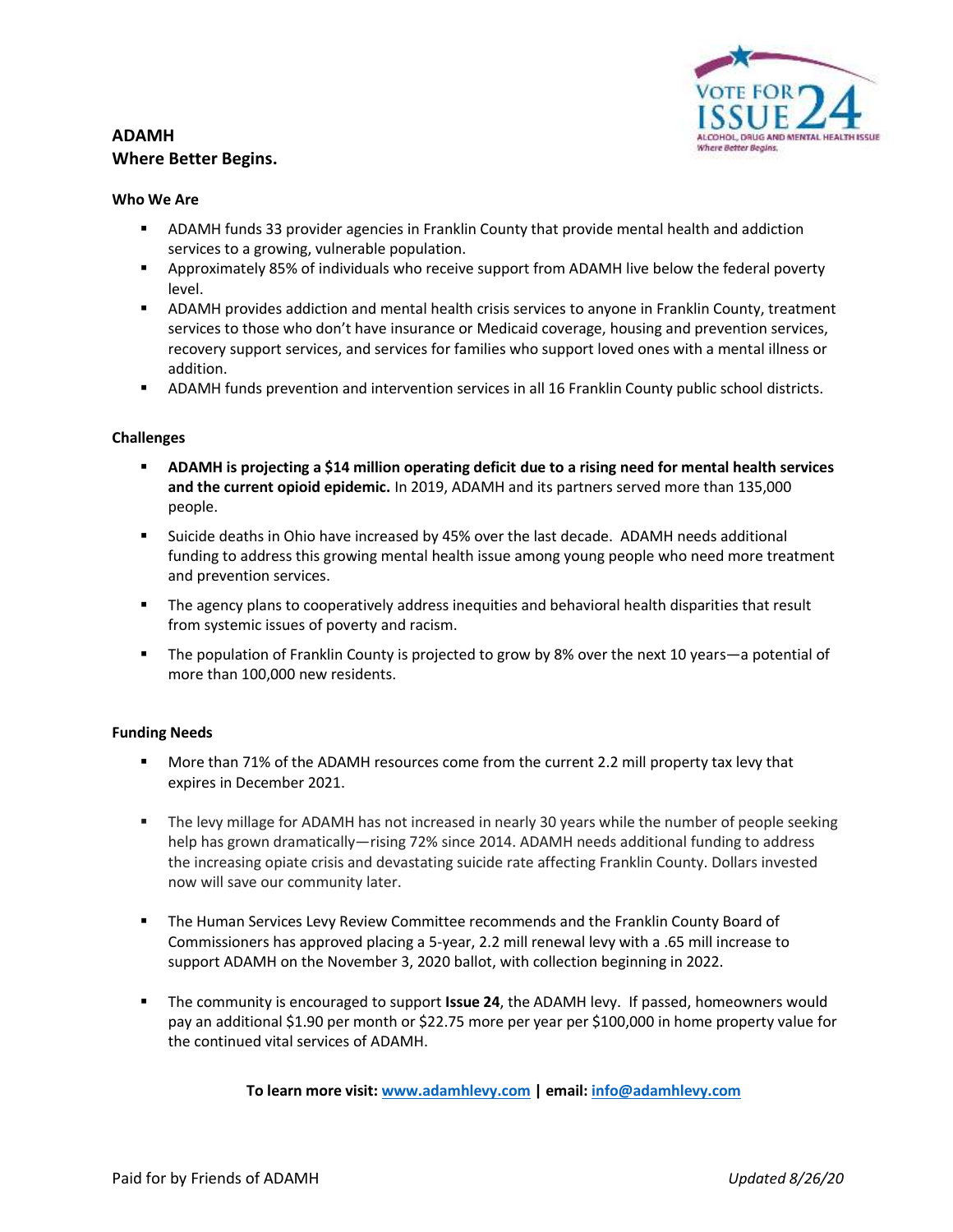# Department of Finance

# July 2020 Financial Report

## Quick Facts



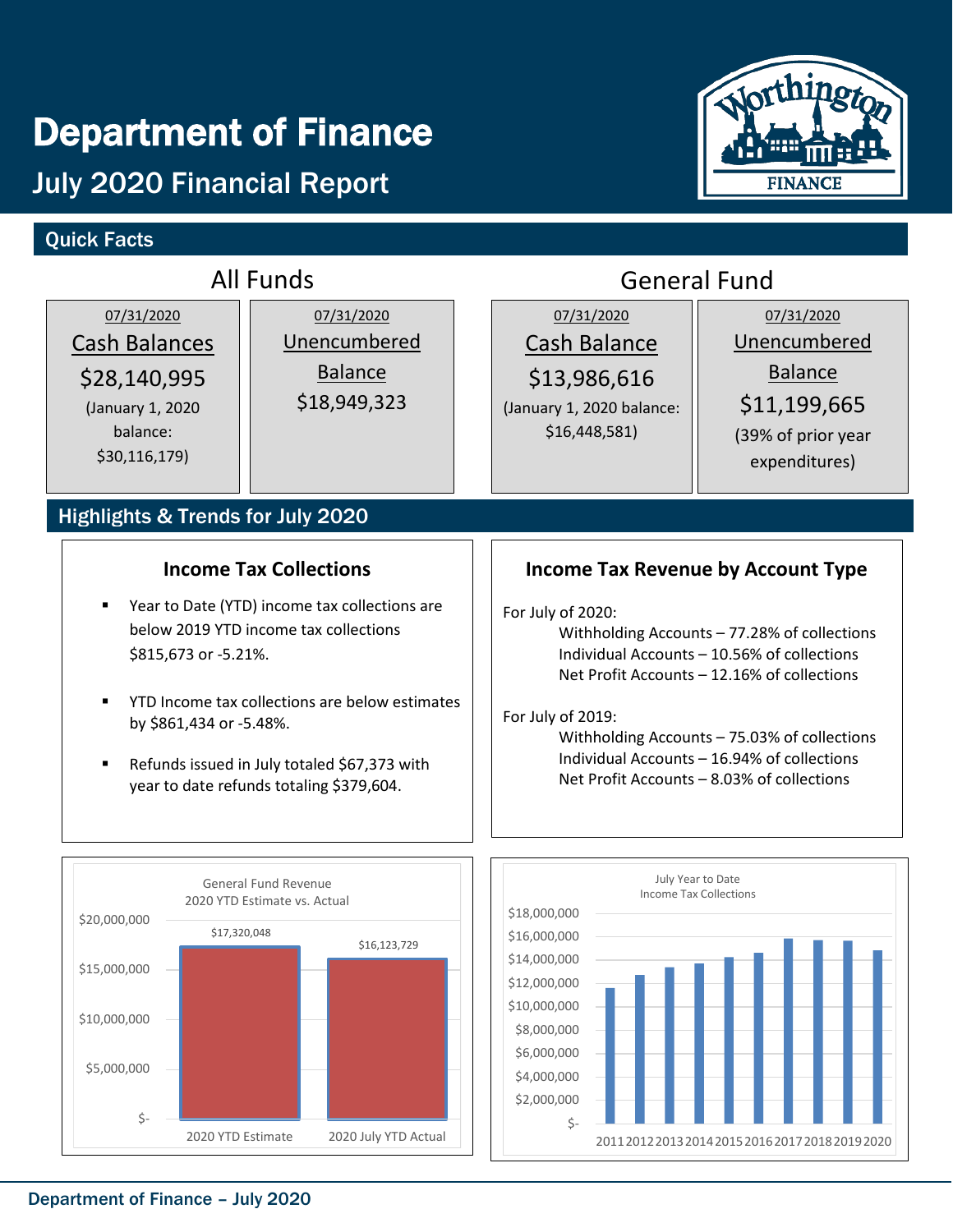

## Highlights & Trends for July 2020 (continued)



### Notable Initiatives & Activities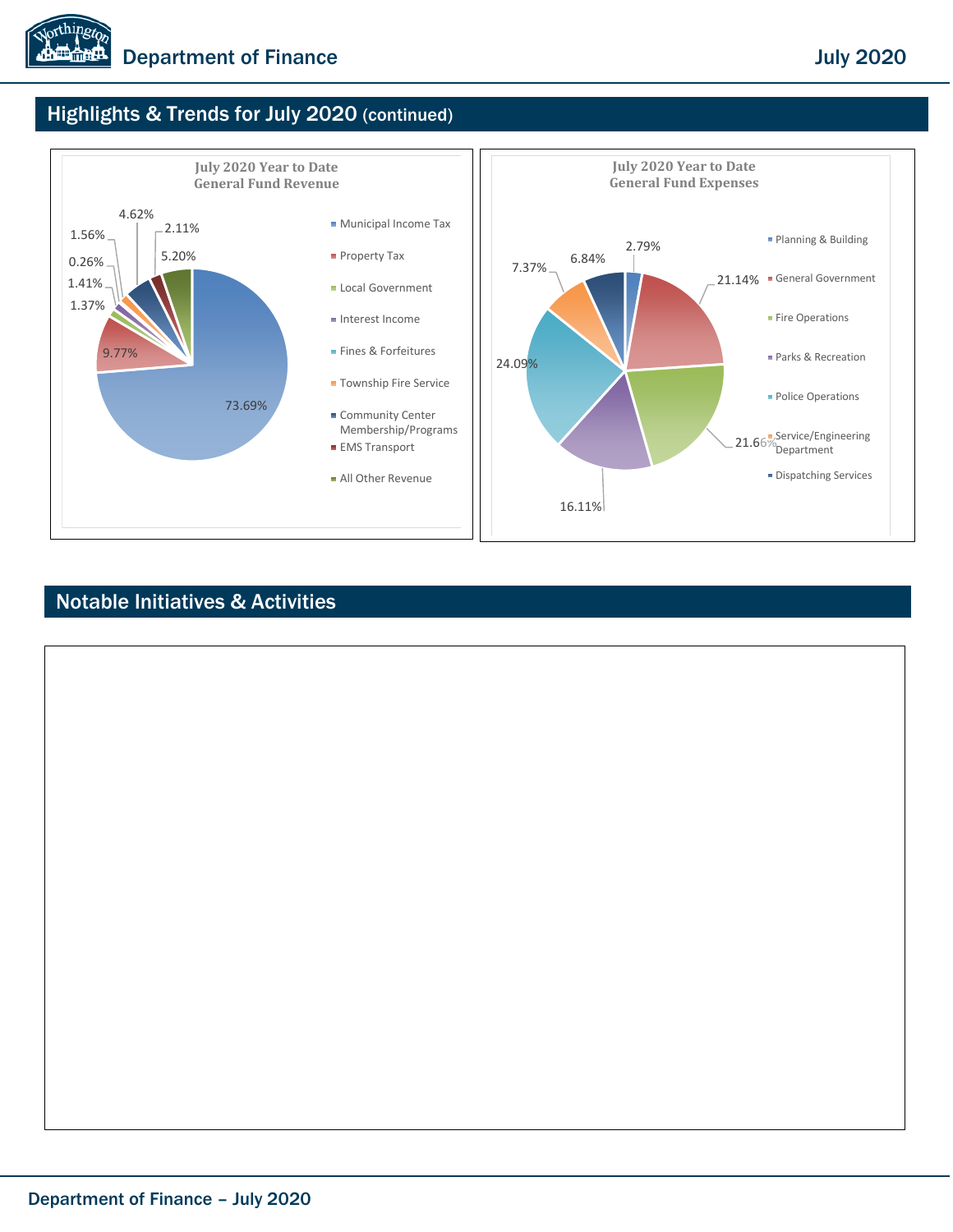

### Financial Tracking





Department of Finance – July 2020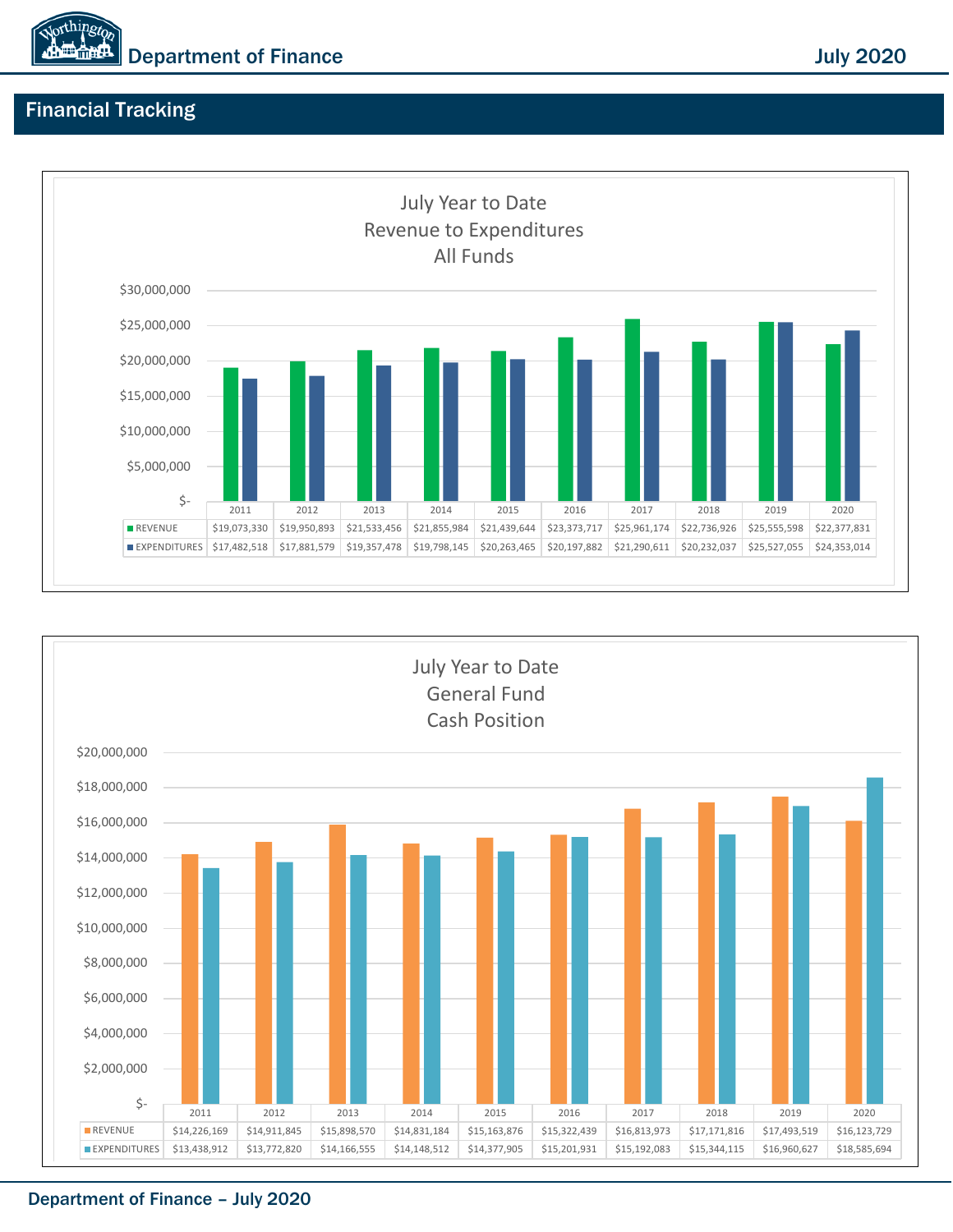## **July 2020 Cash Reconciliation**

| <b>Total Fund Balances:</b>                 |                 |                 | \$28,140,995.03 |
|---------------------------------------------|-----------------|-----------------|-----------------|
| <b>Depository Balances:</b>                 |                 |                 |                 |
| <b>General Account:</b>                     | \$2,688,344.08  |                 |                 |
| <b>Total Bank Balances:</b>                 |                 | \$2,688,344.08  |                 |
| <b>Investment Accounts:</b>                 |                 |                 |                 |
| <b>Certificates of Deposit:</b>             | \$11,714,000.00 |                 |                 |
| Star Ohio/Star Plus                         | 5,455,084.51    |                 |                 |
| Fifth Third MMKT/CDs                        | 7,788,976.44    |                 |                 |
| CF Bank                                     | 245,000.00      |                 |                 |
| FC Bank                                     | 248,000.00      |                 |                 |
| <b>Total Investment Accounts:</b>           |                 | \$25,451,060.95 |                 |
| Petty Cash/Change Fund:                     |                 | 1,590.00        |                 |
| Total Treasury Balance as of July 31, 2020  |                 |                 | \$28,140,995.03 |
| Total Interest Earnings as of July 31, 2020 |                 | \$226,869.25    |                 |
| Average CD Interest Earnings                |                 | 2.14%           |                 |

#### **Debt Statement**

| <b>Issuance</b> | <b>Purpose</b>                      | <b>Maturity</b> | Rate  | <b>Principal Balance</b> |
|-----------------|-------------------------------------|-----------------|-------|--------------------------|
| 2015            | 2015 Refunding Bonds                | December 2021   | 1.62% | \$1,550,000.00           |
| 2017            | 2017 Various Purpose Bonds          | December 2032   | 2.21% | \$3,295,000.00           |
| 2008            | OPWC 0% Loan - ADA Ramps            | December 2028   | 0%    | 62,480.40                |
| 2015            | OPWC 0% Loan - Kenyonbrook          | December 2045   | 0%    | 520,893.56               |
| 2019            | 2019 Bond Anticipation Notes        | September 2020  | 1.37% | \$4,290,000.00           |
|                 | <b>Total Principal Debt Balance</b> |                 |       | \$9,718,373.96           |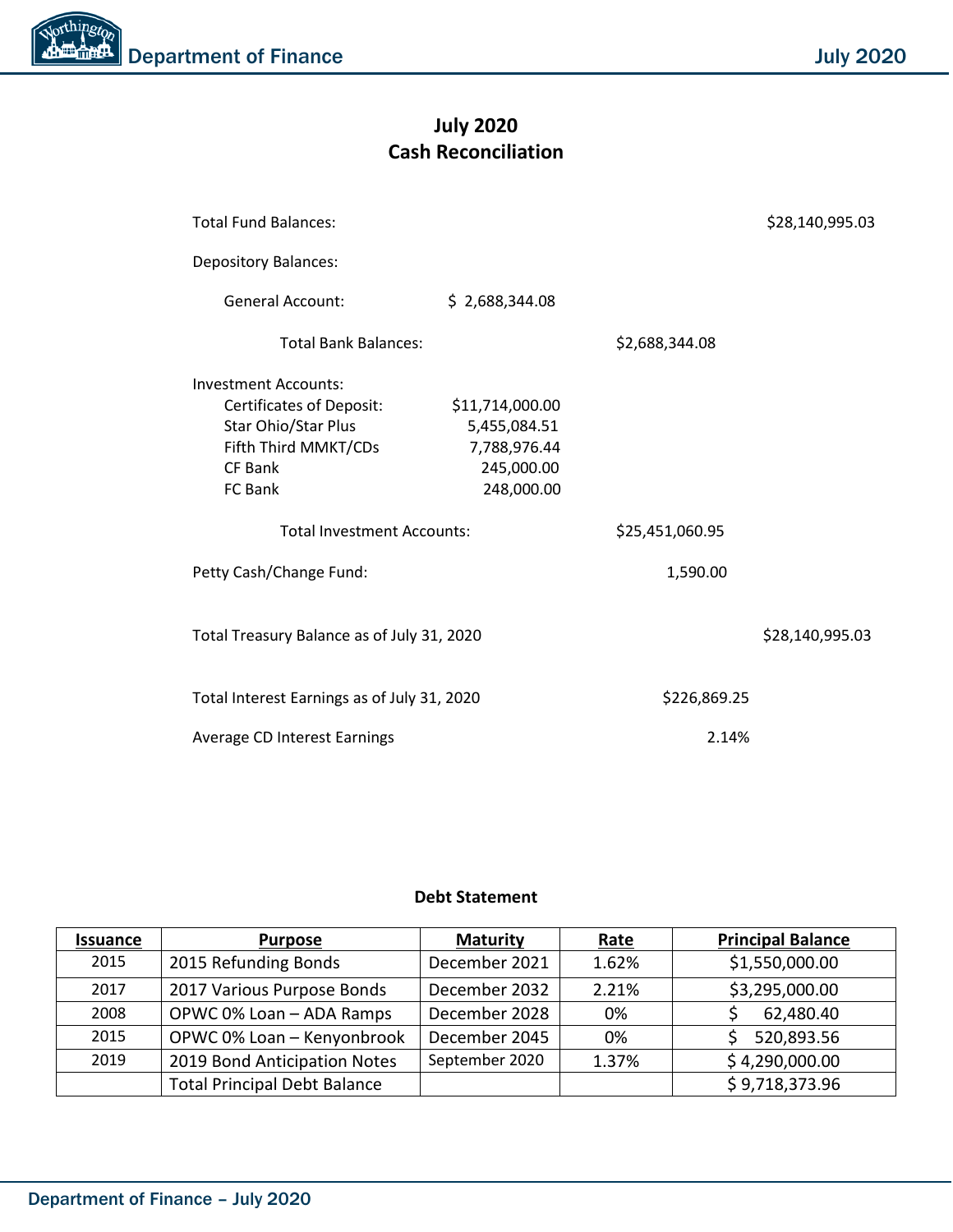## **City of Worthington Fund Summary Report as of July 31, 2020**

|     |                                 | 1/1/2020 Beginning  | <b>Year to Date</b>   | <b>Year to Date</b>    |               |                     |    | Unencumbered   |
|-----|---------------------------------|---------------------|-----------------------|------------------------|---------------|---------------------|----|----------------|
|     | <b>FUND</b>                     | <b>Balance</b>      | <b>Actual Revenue</b> | <b>Actual Expenses</b> | 7/31/2020     | <b>Encumbrances</b> |    | <b>Balance</b> |
| 101 | General Fund                    | \$<br>16,448,581    | \$<br>16, 123, 729    | \$<br>18,585,694 \$    | 13,986,616    | \$<br>2,786,950     | \$ | 11,199,666     |
| 202 | Street M&R                      | 133,146             | 502,398               | 518,575                | 116,969       | 79,659 \$           |    | 37,310         |
| 203 | State Highway                   | 34,255              | 40,735                | 55,313                 | 19,677        | 2,203               | -S | 17,474         |
| 204 | Water                           | 87,739              | 26,248                | 43,682                 | 70,305        | 6,870               | \$ | 63,434         |
| 205 | Sewer                           | 74,786              | 24,470                | 54,513                 | 44,743        | 10,636              | S  | 34,107         |
| 210 | Convention & Visitor's Bureau F | 113,979             | 2,477                 | 65,800                 | 50,656        |                     | \$ | 50,656         |
| 211 | 27th Pay Fund                   | 250,000             |                       |                        | 250,000       |                     | S  | 250,000        |
| 212 | Police Pension                  | 279,007             | 715,373               | 410,829                | 583,552       |                     | S  | 583,552        |
| 214 | Law Enforcement Trust           | 68,822              | 1,992                 |                        | 70,814        |                     | \$ | 70,814         |
| 215 | Municipal MV License Tax        | 111,127             | 65,034                |                        | 176,161       |                     | S  | 176,161        |
| 216 | Enforcement/Education           | 51,366              | 510                   |                        | 51,876        |                     |    | 51,876         |
| 217 | <b>Community Technology</b>     |                     |                       |                        |               |                     |    |                |
| 218 | Court Clerk Computer            | 232,563             | 3,174                 | 17,722                 | 218,015       | 29,648              | \$ | 188,368        |
| 219 | Economic Development            | 441,255             | 6,750                 | 141,916                | 306,089       | 217,275             | -S | 88,813         |
| 220 | FEMA Grant                      |                     |                       |                        |               |                     |    |                |
| 221 | Law Enf CED                     | 15,030              | 3,000                 |                        | 18,030        |                     |    | 18,030         |
| 222 | Cornoavirus Relief Fund         |                     | 548,556               |                        | 548,556       |                     |    | 548,556        |
| 224 | Parks & Rec Revolving           |                     |                       |                        |               |                     |    |                |
| 229 | <b>Special Parks</b>            | 46,249              | 6,530                 | 1,280                  | 51,499        | 8,720               | \$ | 42,779         |
| 253 | 2003 Bicentennial               | 74,221              |                       |                        | 74,221        |                     | S  | 74,221         |
| 306 | <b>Trunk Sewer</b>              | 375,149             |                       |                        | 375,149       |                     | S  | 375,149        |
| 308 | Capital Improvements            | 8,842,550           | 3,866,618             | 4,180,108              | 8,529,061     | 5,710,531           | S  | 2,818,530      |
| 313 | County Permissive Tax           |                     |                       |                        |               |                     | æ. |                |
| 409 | General Bond Retirement         | 1,183,123           | 59,140                | 48,632                 | 1,193,631     | 276,069             | \$ | 917,562        |
| 410 | Special Assessment Bond         | 278,448             |                       |                        | 278,448       |                     | S  | 278,448        |
| 825 | Accrued Acreage Benefit         | 19,226              | 34,504                |                        | 53,730        | 17,326              | S  | 36,404         |
| 830 | <b>OBBS</b>                     | 1,840               | 2,428                 | 2,269                  | 1,998         | 863                 | S  | 1,135          |
| 838 | Petty Cash                      | 1,590               |                       |                        | 1,590         |                     | S  | 1,590          |
| 910 | Worthington Sta TIF             | 37,541              |                       |                        | 37,541        |                     |    | 37,541         |
| 920 | Worthington Place (The Heights  | 579,852             | 96,090                | 15,614                 | 660,328       |                     |    | 660,328        |
| 930 | 933 High St. MPI TIF Fund       | 113,849             |                       |                        | 113,849       | 17,000              | \$ | 96,849         |
| 935 | Downtown Worthington MPI TIF    | 95,122              | 129,955               | 56,430                 | 168,646       | $1,012$ \$          |    | 167,635        |
| 940 | Worthington Square TIF          | 28,110              |                       |                        | 28,110        | 27,000 \$           |    | 1,110          |
| 945 | W Dublin Granville Rd. MPI TIF  | 10,611              | 56,639                | 52,640                 | 14,610        |                     | \$ | 14,610         |
| 950 | 350 W. Wilson Bridge            | 87,043              | 44,991                | 85,508                 | 46,526        |                     | \$ | 46,526         |
| 999 | PACE Fund                       |                     | 16,488                | 16,488                 |               |                     | \$ |                |
|     |                                 |                     |                       |                        |               |                     | \$ |                |
|     | <b>Total All Funds</b>          | \$<br>30,116,178 \$ | 22,377,831 \$         | 24,353,014 \$          | 28,140,995 \$ | 9,191,763 \$        |    | 18,949,232     |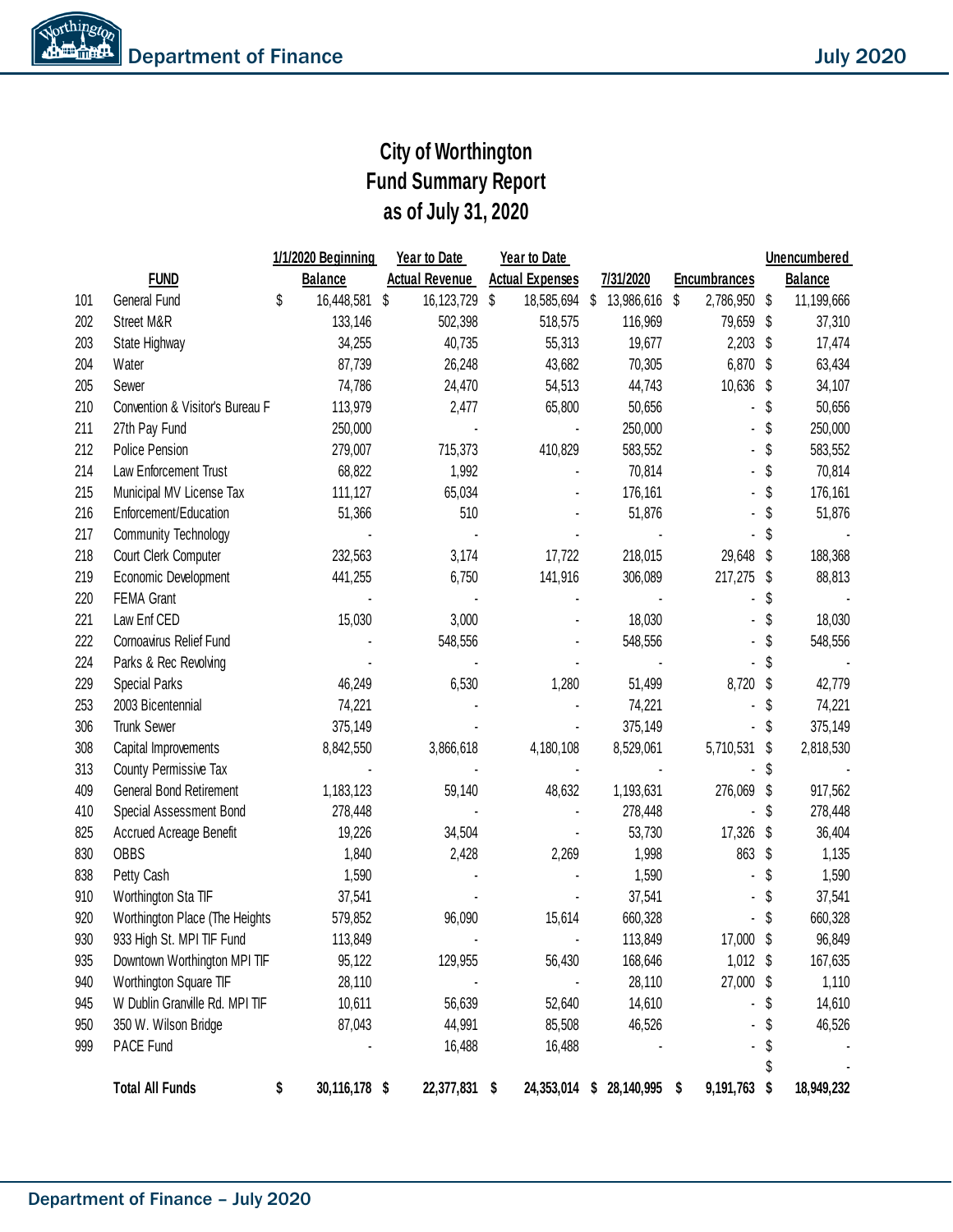#### **City of Worthington, Ohio General Fund Overview as of July 31, 2020**

|                                    |                | 2019                     | 2020              |                    | 2020          |            | 2020             | 2020          |                           | 2020            | Variance                                                          |  |  |
|------------------------------------|----------------|--------------------------|-------------------|--------------------|---------------|------------|------------------|---------------|---------------------------|-----------------|-------------------------------------------------------------------|--|--|
|                                    |                | Year End                 | Original          |                    | Revised       |            | Y-T-D            | July          |                           | Variance        | as% of                                                            |  |  |
| <b>Revenues</b>                    |                | Actual                   | <b>Budget</b>     |                    | <b>Budget</b> |            | <b>Estimates</b> | Y-T-D Actual  |                           | Over/(Under)    | <b>Budget</b>                                                     |  |  |
| Municipal Income Tax               | $\mathbf{1}$   | 21,138,988<br>$\vert$ \$ | \$<br>20,872,000  | \$                 | 20,872,000    | \$         | 12,571,187       | \$11,882,040  | \$                        | (689, 147)      | $-5.48%$                                                          |  |  |
| Property Tax                       | $\overline{2}$ | 2,934,807                | 3,079,254         | $\sqrt[6]{3}$      | 3,079,254     |            | 1,539,627        | 1,575,981     | $\boldsymbol{\mathsf{s}}$ | 36,354          | 2.36%                                                             |  |  |
| Local Government                   | $\star$        | 393,187                  | 350,000           | $\mathbf{\hat{s}}$ | 350,000       |            | 204,167          | 220,886       | $\sqrt{2}$                | 16,719          | 8.19%                                                             |  |  |
| Interest Income                    | $\star$        | 567,012                  | 350,000           | l \$               | 350,000       |            | 204,167          | 226,869       | \$                        | 22,703          | 11.12%                                                            |  |  |
| Fines & Forfeitures                | $\star$        | 127,832                  | 170,000           | <b>S</b>           | 170,000       |            | 99,167           | 41,667        | \$                        | (57, 500)       | $-57.98%$                                                         |  |  |
| Township Fire Service              | $\overline{2}$ | 625,479                  | 499,047           | S.                 | 499,047       |            | 249,524          | 251,930       | -\$                       | 2,406           | 0.96%                                                             |  |  |
| Community Center Membership/Progr  |                | 2,375,332                | 2,520,680         | \$                 | 2,520,680     |            | 1,470,397        | 744,638       | -S                        | (725, 759)      | -49.36%                                                           |  |  |
| <b>EMS Transport</b>               |                | 637,262                  | 700,000           | l \$               | 700,000       |            | 408,333          | 340,885       | \$                        | (67, 448)       | $-16.52%$                                                         |  |  |
| All Other Revenue                  | $\star$        | 1,635,428                | 876,488           | S.                 | 876,488       |            | 573,481          | 838,834       | \$                        | 265,353         | 46.27%                                                            |  |  |
|                                    |                |                          |                   |                    |               |            |                  |               |                           |                 |                                                                   |  |  |
| <b>Total Revenues</b>              |                | 30,435,327<br>\$         | \$<br>29,417,469  |                    | \$29,417,469  | \$         | 17,320,048       | \$16,123,729  |                           | \$(1, 196, 319) | $-6.91%$                                                          |  |  |
| <b>Expenditures</b>                |                |                          |                   |                    |               |            |                  |               |                           |                 |                                                                   |  |  |
| Planning & Building                |                | 719,497<br>\$            | \$<br>830,257     | \$                 | 830,257       | \$         | 484,317          | \$<br>489,591 | \$                        | 5,275           | 101.09%                                                           |  |  |
| <b>General Government</b>          |                | 7,153,793                | 7,047,536         | $\mathsf{S}$       | 7,330,036     | $\sqrt{3}$ | 4,237,046        | 3,708,117     | \$                        | (528, 929)      | 87.52%                                                            |  |  |
| <b>Fire Operations</b>             |                | 6,375,618                | 7,196,580         | S.                 | 7,196,580     | \$         | 4,198,005        | 3,798,297     | -\$                       | (399, 708)      | 90.48%                                                            |  |  |
| Parks & Recreation                 |                | 5,417,971                | 6,024,534         | $\sqrt{3}$         | 6,379,534     | \$         | 3,721,395        | 2,825,693     | \$                        | (895, 702)      | 75.93%                                                            |  |  |
| <b>Police Operations</b>           |                | 6,084,229                | 7,457,595         | \$                 | 7,457,595     | \$         | 4,350,264        | 4,224,737     | -\$                       | (125, 527)      | 97.11%                                                            |  |  |
| Service/Engineering Department     |                | 2,287,699                | 2,733,964         | $\mathbf{\hat{s}}$ | 2,733,964     | \$         | 1,594,812        | 1,293,473     | -\$                       | (301, 339)      | 81.11%                                                            |  |  |
| <b>Dispatching Services</b>        |                |                          | 1,209,500         | \$                 | 1,209,500     | \$         | 1,199,885        | 1,199,885     | \$                        | $\blacksquare$  | 100.00%                                                           |  |  |
| <b>Total Expenditures</b>          |                | 28,038,807<br>\$         | \$<br>32,499,969  |                    | \$33,137,469  | \$         | 19,785,724       | \$17,539,793  |                           | (2,245,931)     | 88.65%                                                            |  |  |
|                                    |                |                          |                   |                    |               |            |                  |               |                           |                 |                                                                   |  |  |
| Excess of Revenues Over (Under)    |                | 2,396,520<br>\$          | \$<br>(3,082,500) |                    | (3,720,000)   | \$         | (2,465,676)      | \$(1,416,064) |                           |                 |                                                                   |  |  |
| Expenditures                       |                |                          |                   |                    |               |            |                  |               |                           |                 |                                                                   |  |  |
| Fund Balance at Beginning of Year  |                | \$14,667,073             | \$<br>16,448,580  |                    | \$ 16,448,580 | \$         | 16,448,580       | \$16,448,580  |                           |                 |                                                                   |  |  |
| <b>Unexpended Appropriations</b>   |                |                          | 1,259,559         |                    | 1,259,559     |            |                  |               |                           |                 | 1 - Income Tax budget based on individual monthly projections.    |  |  |
|                                    |                |                          |                   |                    |               |            |                  |               |                           |                 |                                                                   |  |  |
| Expenditures versus Prior Year Enc |                | 615,013                  | 1,552,068         |                    | 1,552,068     |            | 1,045,901        | 1,045,901     |                           |                 | 2 - These revenue budgets are based on semi-annual payments.      |  |  |
|                                    |                |                          |                   |                    |               |            |                  |               |                           |                 | * - All other revenue budgets are spread equally over each month. |  |  |
| <b>General Fund Balance</b>        |                | 16,448,580<br>\$         | \$<br>13,073,571  |                    | \$12,436,071  | \$         | 12,937,003       | \$13,986,615  |                           |                 |                                                                   |  |  |
|                                    |                |                          |                   |                    |               |            |                  |               |                           |                 | All expenditure budgets are spread equally over each month.       |  |  |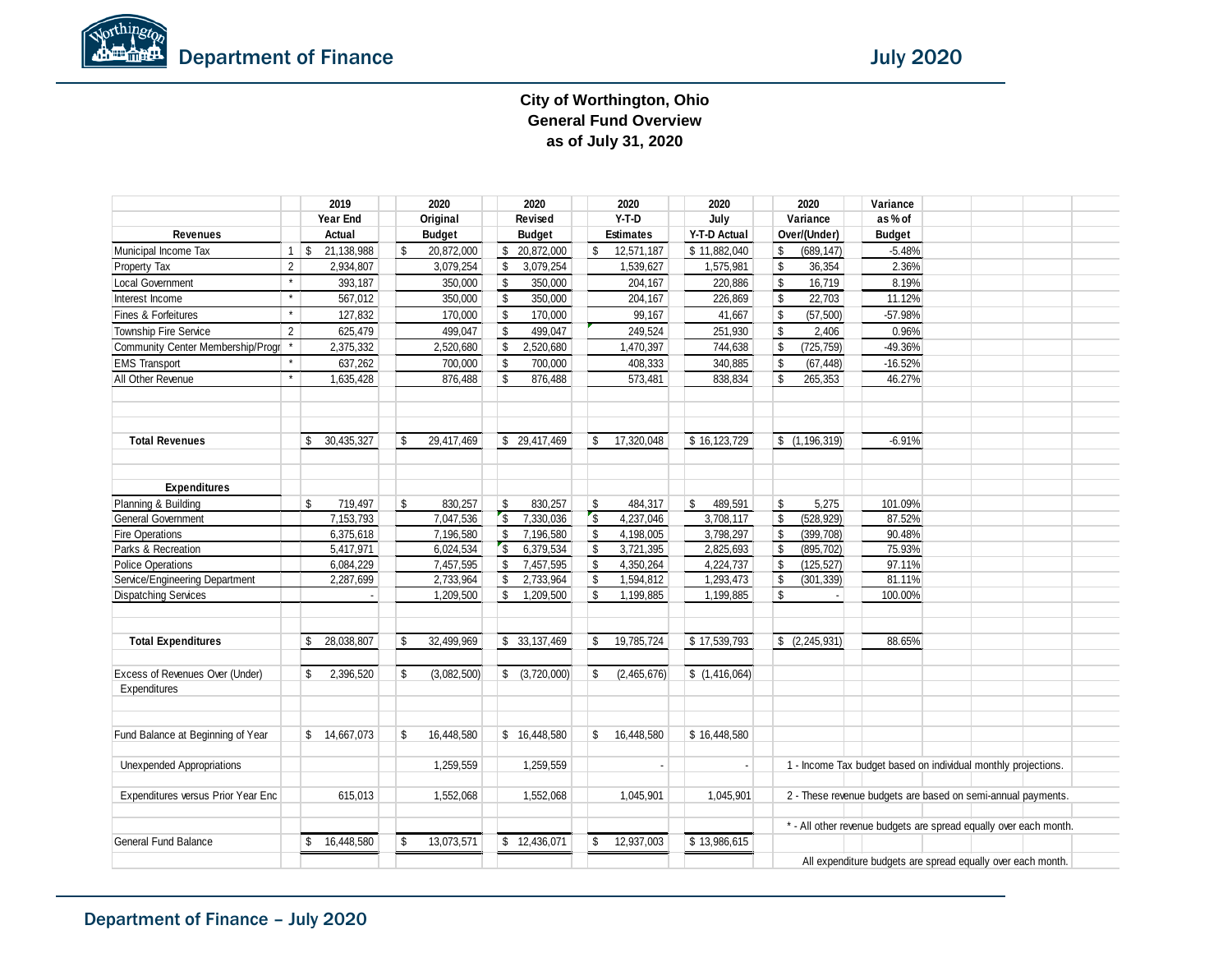# Department of Finance

## August 2020 Financial Report

## Quick Facts



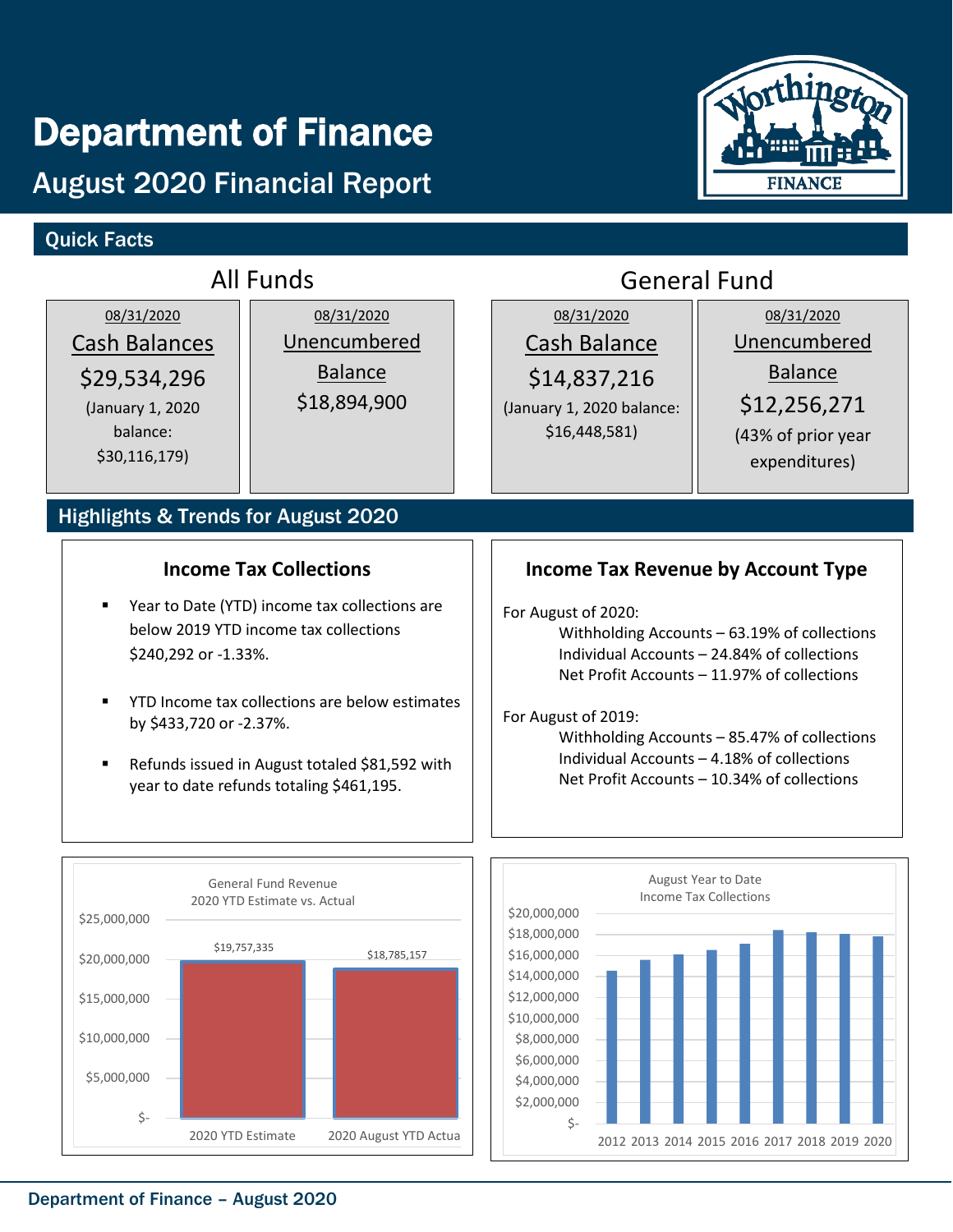

## Highlights & Trends for August 2020 (continued)



#### Notable Initiatives & Activities

- Distribution of 2<sup>nd</sup> half property tax has been delayed from August to September 25<sup>th</sup>. This impacts revenue comparisons in three funds, but is most impactful in the General Fund.
- Revenue decline from 2019 to 2020 across all funds can be attributed to a decline in General Fund revenue, but also because of a 2019 spike in the CIP Fund due to Federal and State reimbursements related to the NE Gateway project.
- August 2020 Income Tax collections were the highest of any month in 2020. This can be attributed to the move of the due date from April 15<sup>th</sup> to July 15<sup>th</sup>.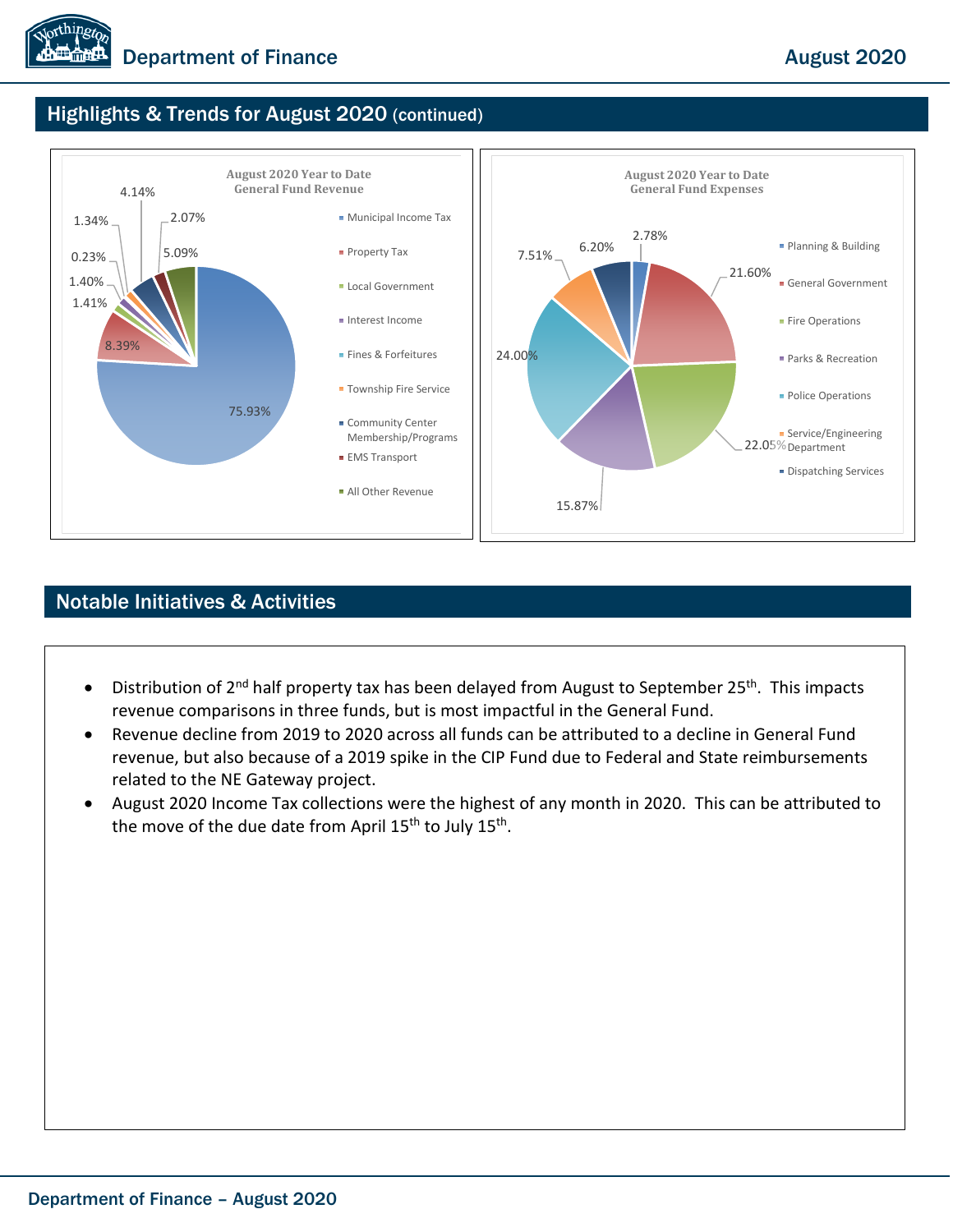

## Financial Tracking





#### Department of Finance – August 2020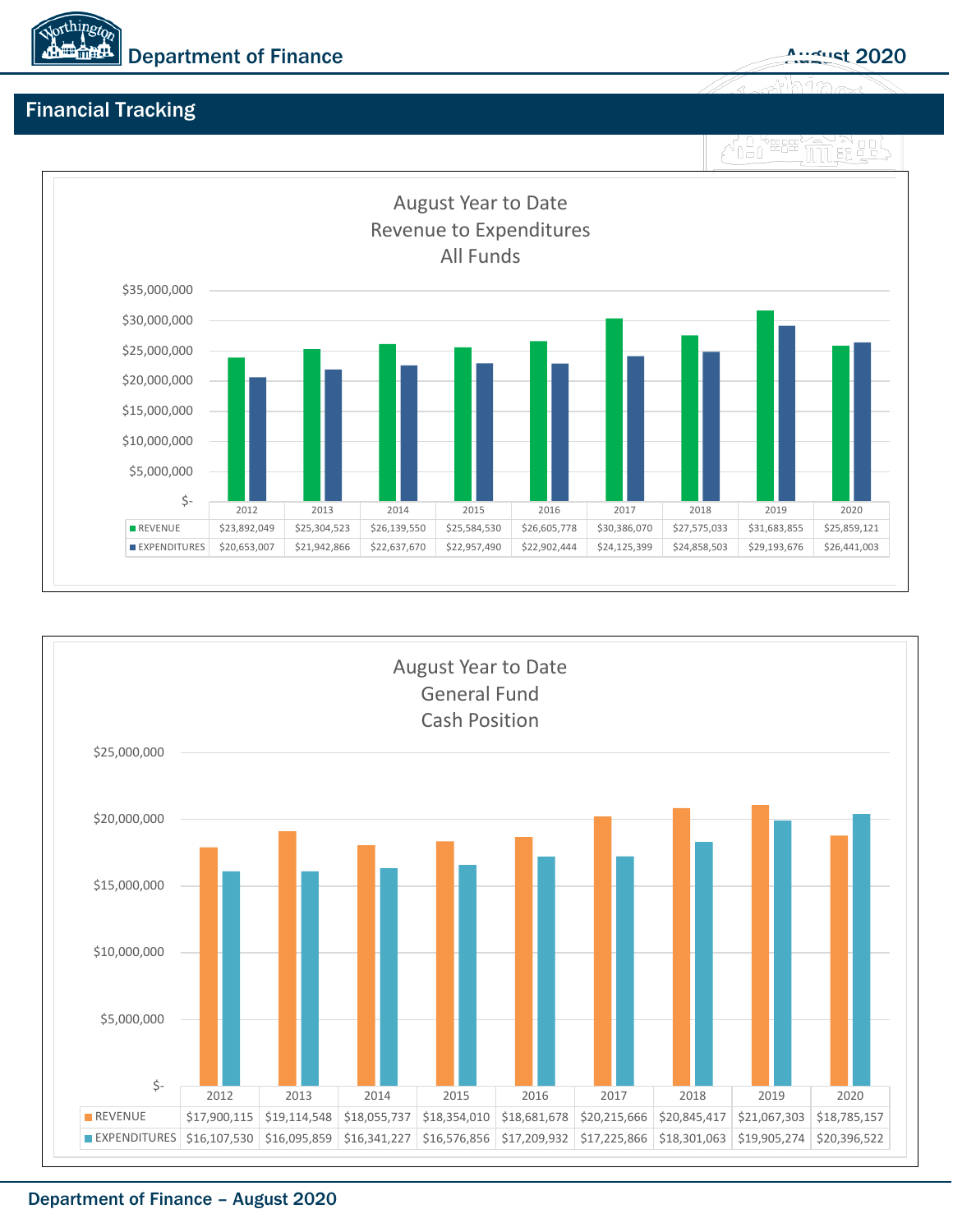Northingto Department of Finance August 2020

|                                                                                                                                     | August 2020<br><b>Cash Reconciliation</b>                                  |                | FINANCE         |
|-------------------------------------------------------------------------------------------------------------------------------------|----------------------------------------------------------------------------|----------------|-----------------|
| <b>Total Fund Balances:</b>                                                                                                         |                                                                            |                | \$29,534,296.78 |
| <b>Depository Balances:</b>                                                                                                         |                                                                            |                |                 |
| <b>General Account:</b>                                                                                                             | \$4,548,661.33                                                             |                |                 |
| <b>Total Bank Balances:</b>                                                                                                         |                                                                            | \$4,548,661.33 |                 |
| <b>Investment Accounts:</b><br><b>Certificates of Deposit:</b><br>Star Ohio/Star Plus<br>Fifth Third MMKT/CDs<br>CF Bank<br>FC Bank | \$9,620,000.00<br>5,457,026.14<br>7,814,019.31<br>245,000.00<br>248,000.00 |                |                 |
| <b>Total Investment Accounts:</b>                                                                                                   |                                                                            | \$24,984,045   |                 |
| Petty Cash/Change Fund:                                                                                                             |                                                                            | 1,590.00       |                 |
| Total Treasury Balance as of August 31, 2020                                                                                        |                                                                            |                | \$29,534,296.78 |
| Total Interest Earnings as of August 31, 2020                                                                                       |                                                                            | \$262,292      |                 |
| Average CD Interest Earnings                                                                                                        |                                                                            | 2.34%          |                 |

#### **Debt Statement**

| <b>Issuance</b> | <b>Purpose</b>                      | <b>Maturity</b> | <u>Rate</u> | <b>Principal Balance</b> |
|-----------------|-------------------------------------|-----------------|-------------|--------------------------|
| 2015            | 2015 Refunding Bonds                | December 2021   | 1.62%       | \$1,550,000.00           |
| 2017            | 2017 Various Purpose Bonds          | December 2032   | 2.21%       | \$3,295,000.00           |
| 2008            | OPWC 0% Loan - ADA Ramps            | December 2028   | 0%          | 62,480.40                |
| 2015            | OPWC 0% Loan - Kenyonbrook          | December 2045   | 0%          | 520,893.56               |
| 2019            | 2019 Bond Anticipation Notes        | September 2020  | 1.37%       | \$4,290,000.00           |
|                 | <b>Total Principal Debt Balance</b> |                 |             | \$9,718,373.96           |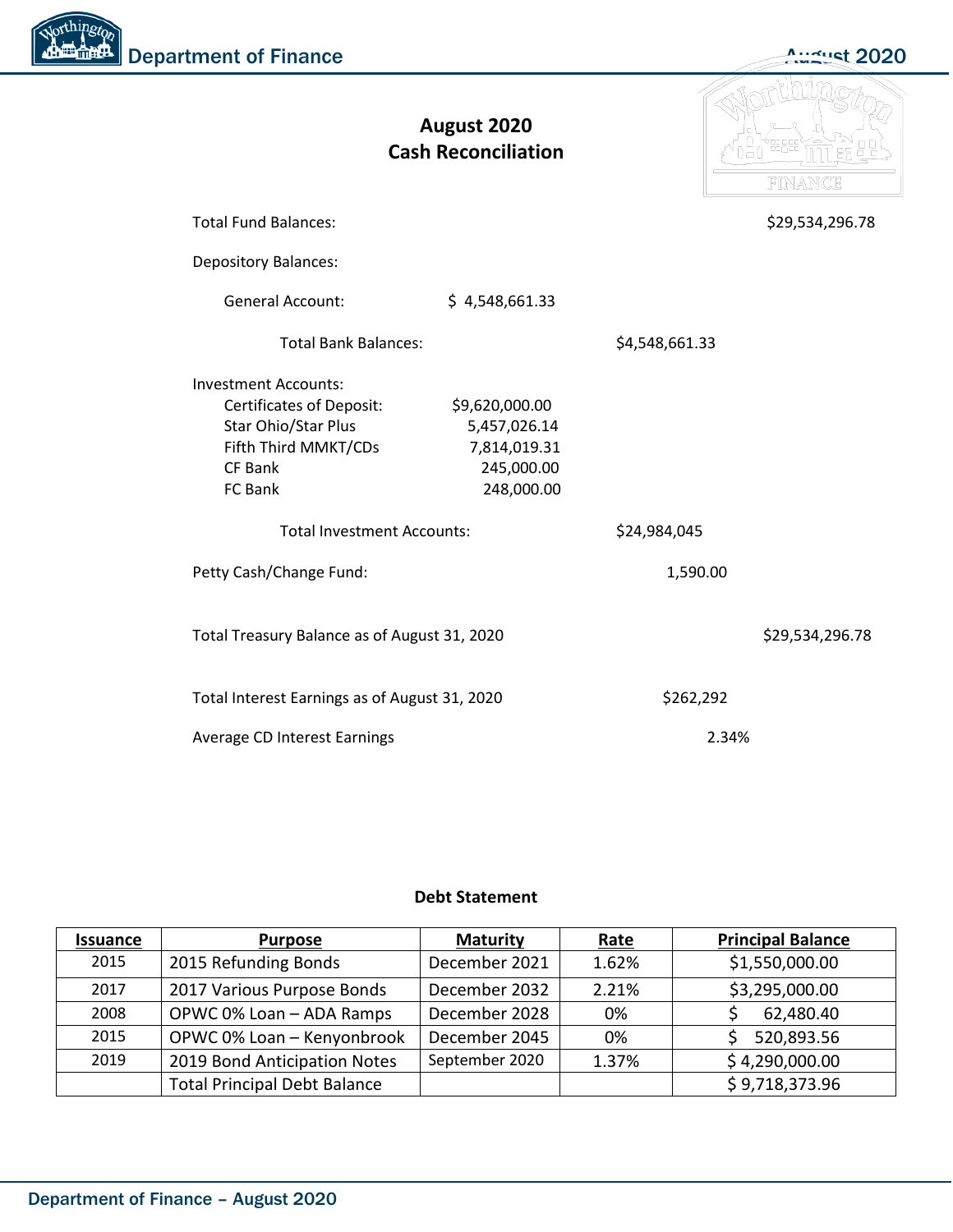

## **City of Worthington Fund Summary Report as of August 31, 2020**

|     |                                 | 1/1/2020 Beginning  | <b>Year to Date</b>   | <b>Year to Date</b>    |                     |                     |    | Unencumbered   |
|-----|---------------------------------|---------------------|-----------------------|------------------------|---------------------|---------------------|----|----------------|
|     | <b>FUND</b>                     | <b>Balance</b>      | <b>Actual Revenue</b> | <b>Actual Expenses</b> | 8/31/2020           | <b>Encumbrances</b> |    | <b>Balance</b> |
| 101 | General Fund                    | \$<br>16,448,581    | \$<br>18,785,157      | \$<br>20,396,522 \$    | 14,837,216 \$       | 2,580,944           | \$ | 12,256,271     |
| 202 | Street M&R                      | 133,146             | 588,204               | 582,550                | 138,801             | 63,367              | \$ | 75,433         |
| 203 | State Highway                   | 34,255              | 47,692                | 62,484                 | 19,463              | 2,046               | \$ | 17,416         |
| 204 | Water                           | 87,739              | 28,538                | 47,940                 | 68,337              | 6,778               | \$ | 61,558         |
| 205 | Sewer                           | 74,786              | 26,619                | 59,195                 | 42,209              | 10,115              | \$ | 32,094         |
| 210 | Convention & Visitor's Bureau F | 113,979             | 3,088                 | 65,800                 | 51,267              |                     | \$ | 51,267         |
| 211 | 27th Pay Fund                   | 250,000             |                       |                        | 250,000             |                     | \$ | 250,000        |
| 212 | <b>Police Pension</b>           | 279,007             | 715,373               | 468,542                | 525,839             |                     | \$ | 525,839        |
| 214 | Law Enforcement Trust           | 68,822              | 1,992                 |                        | 70,814              |                     | \$ | 70,814         |
| 215 | Municipal MV License Tax        | 111,127             | 77,653                |                        | 188,780             |                     | \$ | 188,780        |
| 216 | Enforcement/Education           | 51,366              | 610                   |                        | 51,976              |                     | \$ | 51,976         |
| 217 | Community Technology            |                     |                       |                        |                     |                     | \$ |                |
| 218 | Court Clerk Computer            | 232,563             | 3,330                 | 29,337                 | 206,556             | 18,032              | \$ | 188,524        |
| 219 | Economic Development            | 441,255             | 6,750                 | 209,697                | 238,308             | 154,494             | \$ | 83,813         |
| 220 | FEMA Grant                      |                     |                       |                        |                     |                     | \$ |                |
| 221 | Law Enf CED                     | 15,030              | 3,000                 |                        | 18,030              |                     | \$ | 18,030         |
| 222 | Cornoavirus Relief Fund         |                     | 548,556               |                        | 548,556             |                     | \$ | 548,556        |
| 224 | Parks & Rec Revolving           |                     |                       |                        |                     |                     | S  |                |
| 229 | <b>Special Parks</b>            | 46,249              | 6,630                 | 1,280                  | 51,599              | 8,720               | \$ | 42,879         |
| 253 | 2003 Bicentennial               | 74,221              |                       |                        | 74,221              |                     | \$ | 74,221         |
| 306 | <b>Trunk Sewer</b>              | 375,149             |                       |                        | 375,149             |                     | \$ | 375,149        |
| 308 | Capital Improvements            | 8,842,550           | 4,575,436             | 4,239,778              | 9,178,208           | 6,673,368           | \$ | 2,504,840      |
| 313 | County Permissive Tax           |                     |                       |                        |                     |                     | \$ |                |
| 409 | General Bond Retirement         | 1,183,123           | 59,140                | 48,632                 | 1,193,631           | 1,058,624           | \$ | 135,007        |
| 410 | Special Assessment Bond         | 278,448             |                       |                        | 278,448             |                     | \$ | 278,448        |
| 825 | Accrued Acreage Benefit         | 19,226              | 34,504                |                        | 53,730              | 17,326              | \$ | 36,404         |
| 830 | <b>OBBS</b>                     | 1,840               | 2,685                 | 2,564                  | 1,961               | 569                 | \$ | 1,392          |
| 838 | Petty Cash                      | 1,590               |                       |                        | 1,590               |                     | \$ | 1,590          |
| 910 | Worthington Sta TIF             | 37,541              |                       |                        | 37,541              |                     | \$ | 37,541         |
| 920 | Worthington Place (The Heights  | 579,852             | 96,090                | 15,614                 | 660,328             |                     | \$ | 660,328        |
| 930 | 933 High St. MPI TIF Fund       | 113,849             |                       |                        | 113,849             | 17,000              | \$ | 96,849         |
| 935 | Downtown Worthington MPI TIF    | 95,122              | 129,955               | 56,430                 | 168,646             | 1,012               | \$ | 167,635        |
| 940 | Worthington Square TIF          | 28,110              |                       |                        | 28,110              | 27,000              | \$ | 1,110          |
| 945 | W Dublin Granville Rd. MPI TIF  | 10,611              | 56,639                | 52,640                 | 14,610              |                     | \$ | 14,610         |
| 950 | 350 W. Wilson Bridge            | 87,043              | 44,991                | 85,508                 | 46,526              |                     | \$ | 46,526         |
| 999 | PACE Fund                       |                     | 16,488                | 16,488                 |                     |                     |    |                |
|     |                                 |                     |                       |                        |                     |                     |    |                |
|     | <b>Total All Funds</b>          | \$<br>30,116,178 \$ | 25,859,121 \$         | 26,441,003             | \$<br>29,534,296 \$ | 10,639,397          | \$ | 18,894,900     |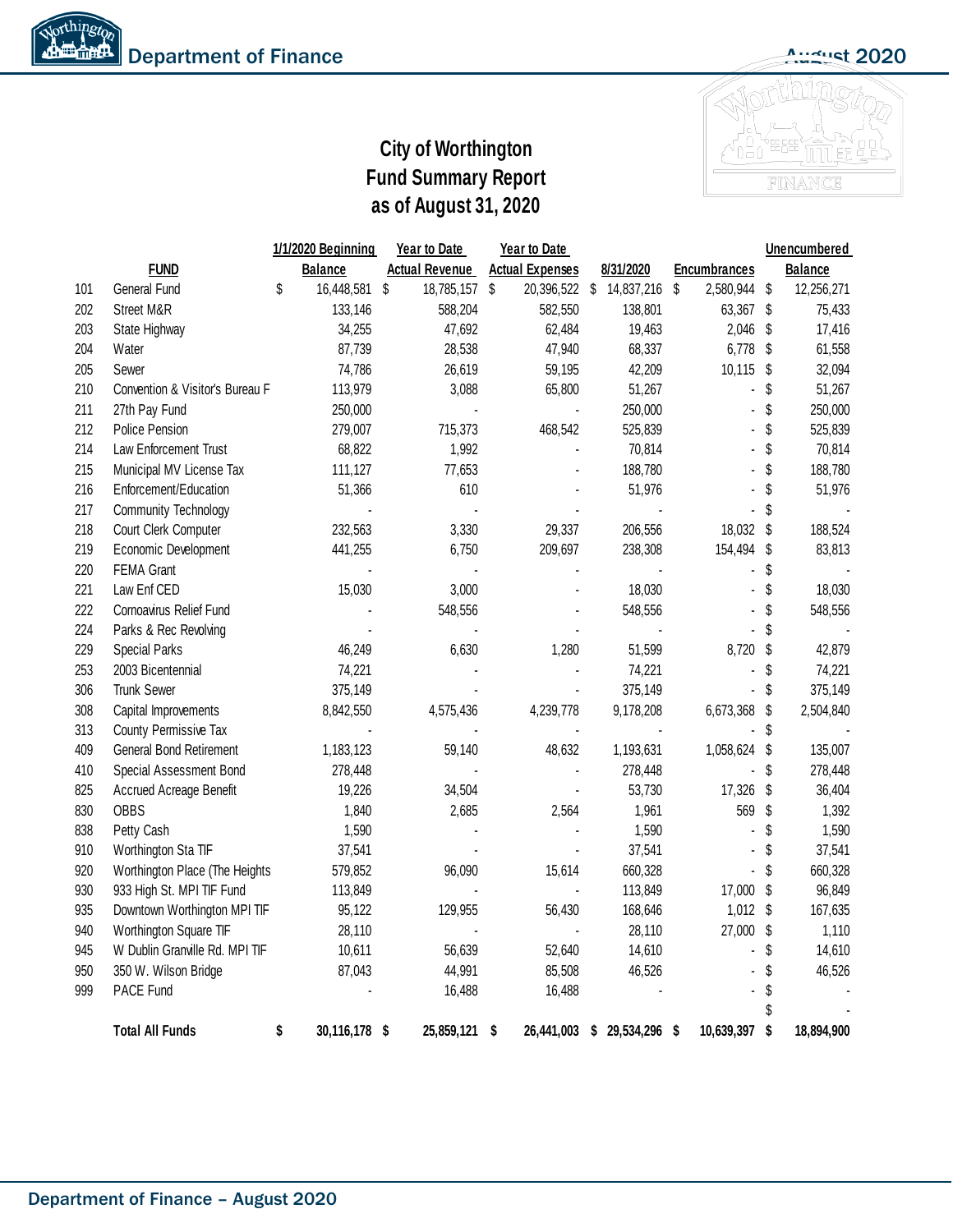#### **City of Worthington, Ohio General Fund Overview as of August 31, 2020**

|                                    |         | 2019                        | 2020              |              | 2020           |                    | 2020             | 2020                      | 2020             | Variance                                                          |  |  |
|------------------------------------|---------|-----------------------------|-------------------|--------------|----------------|--------------------|------------------|---------------------------|------------------|-------------------------------------------------------------------|--|--|
|                                    |         | Year End                    | Original          |              | Revised        |                    | $Y-T-D$          | August                    | Variance         | as% of                                                            |  |  |
| <b>Revenues</b>                    |         | Actual                      | <b>Budget</b>     |              | <b>Budget</b>  |                    | <b>Estimates</b> | Y-T-D Actual              | Over/(Under)     | <b>Budget</b>                                                     |  |  |
| Municipal Income Tax               |         | $1 \mid$ \$<br>21,138,988   | \$<br>20,872,000  |              | \$ 20,872,000  | \$                 | 14,611,372       | \$14,264,396              | \$<br>(346, 976) | $-2.37%$                                                          |  |  |
| Property Tax                       | 2       | 2,934,807                   | 3,079,254         | S.           | 3,079,254      |                    | 1,539,627        | 1,575,981                 | \$<br>36,354     | 2.36%                                                             |  |  |
| Local Government                   | $\star$ | 393,187                     | 350,000           | S.           | 350,000        |                    | 233,333          | 264,036                   | \$<br>30,703     | 13.16%                                                            |  |  |
| Interest Income                    | $\star$ | 567,012                     | 350,000           | l \$         | 350,000        |                    | 233,333          | 262,292                   | \$<br>28,959     | 12.41%                                                            |  |  |
| Fines & Forfeitures                | $\star$ | 127,832                     | 170,000           | <b>S</b>     | 170.000        |                    | 113,333          | 43,770                    | \$<br>(69, 563)  | $-61.38%$                                                         |  |  |
| Township Fire Service              | 2       | 625,479                     | 499,047           | \$           | 499,047        |                    | 249,524          | 251,930                   | \$<br>2,407      | 0.96%                                                             |  |  |
| Community Center Membership/Progr  |         | 2,375,332                   | 2,520,680         | \$           | 2,520,680      |                    | 1,680,453        | 778,381                   | \$<br>(902, 072) | $-53.68%$                                                         |  |  |
| <b>EMS</b> Transport               | $\star$ | 637,262                     | 700,000           | <b>S</b>     | 700,000        |                    | 466,667          | 388,332                   | \$<br>(78, 334)  | $-16.79%$                                                         |  |  |
| All Other Revenue                  | $\star$ | 1,635,428                   | 876,488           | \$           | 876,488        |                    | 629,692          | 956,038                   | \$<br>326,346    | 51.83%                                                            |  |  |
|                                    |         |                             |                   |              |                |                    |                  |                           |                  |                                                                   |  |  |
| <b>Total Revenues</b>              |         | 30,435,327<br>\$            | \$<br>29,417,469  |              | \$ 29,417,469  | \$                 | 19,757,335       | \$18,785,157              | \$<br>(972, 178) | $-4.92%$                                                          |  |  |
| <b>Expenditures</b>                |         |                             |                   |              |                |                    |                  |                           |                  |                                                                   |  |  |
| Planning & Building                |         | $\mathfrak{L}$<br>719,497   | \$<br>830,257     | Ŝ.           | 830,257        | S.                 | 553,505          | $\mathfrak{L}$<br>537,040 | \$<br>(16, 465)  | 97.03%                                                            |  |  |
| <b>General Government</b>          |         | 7,153,793                   | 7,047,536         | $\mathsf{s}$ | 7,330,036      | $\mathsf{s}$       | 4,783,449        | 4,179,207                 | \$<br>(604, 242) | 87.37%                                                            |  |  |
| <b>Fire Operations</b>             |         | 6,375,618                   | 7,196,580         | \$           | 7,196,580      | $\mathbf{\hat{s}}$ | 4,797,720        | 4,266,969                 | \$<br>(530, 751) | 88.94%                                                            |  |  |
| Parks & Recreation                 |         | 5,417,971                   | 6,024,534         | $\mathbf{s}$ | 6,379,534      | $\sqrt{3}$         | 4,253,023        | 3,070,436                 | $$$ (1,182,587)  | 72.19%                                                            |  |  |
| <b>Police Operations</b>           |         | 6,084,229                   | 7,457,595         | \$           | 7,457,595      | \$                 | 4,971,730        | 4,643,389                 | \$<br>(328, 341) | 93.40%                                                            |  |  |
| Service/Engineering Department     |         | 2,287,699                   | 2,733,964         | \$           | 2,733,964      | $\mathbb S$        | 1,822,643        | 1,453,694                 | \$<br>(368, 949) | 79.76%                                                            |  |  |
| <b>Dispatching Services</b>        |         |                             | 1,209,500         | \$           | 1,209,500      | \$                 | 1,199,885        | 1,199,885                 | \$               | 100.00%                                                           |  |  |
| <b>Total Expenditures</b>          |         | \$<br>28,038,807            | \$<br>32,499,969  |              | \$33,137,469   | \$                 | 22,381,954       | \$19,350,621              | \$ (3,031,333)   | 86.46%                                                            |  |  |
| Excess of Revenues Over (Under)    |         | 2,396,520<br>\$             | \$<br>(3,082,500) |              | \$ (3,720,000) | \$                 | (2,624,619)      | (565, 464)<br>\$          |                  |                                                                   |  |  |
| Expenditures                       |         |                             |                   |              |                |                    |                  |                           |                  |                                                                   |  |  |
| Fund Balance at Beginning of Year  |         | \$14,667,073                | \$<br>16,448,580  |              | \$16,448,580   | \$                 | 16,448,580       | \$16,448,580              |                  |                                                                   |  |  |
| <b>Unexpended Appropriations</b>   |         |                             | 1,259,559         |              | 1,259,559      |                    | $\blacksquare$   | $\sim$                    |                  | 1 - Income Tax budget based on individual monthly projections.    |  |  |
| Expenditures versus Prior Year Enc |         | 615,013                     | 1,552,068         |              | 1,552,068      |                    | 1,045,901        | 1,045,901                 |                  | 2 - These revenue budgets are based on semi-annual payments.      |  |  |
|                                    |         |                             |                   |              |                |                    |                  |                           |                  | * - All other revenue budgets are spread equally over each month. |  |  |
| General Fund Balance               |         | 16,448,580<br>$\mathbf{\$}$ | \$<br>13,073,571  |              | \$12,436,071   | \$                 | 12,778,060       | \$14,837,215              |                  |                                                                   |  |  |
|                                    |         |                             |                   |              |                |                    |                  |                           |                  | All expenditure budgets are spread equally over each month.       |  |  |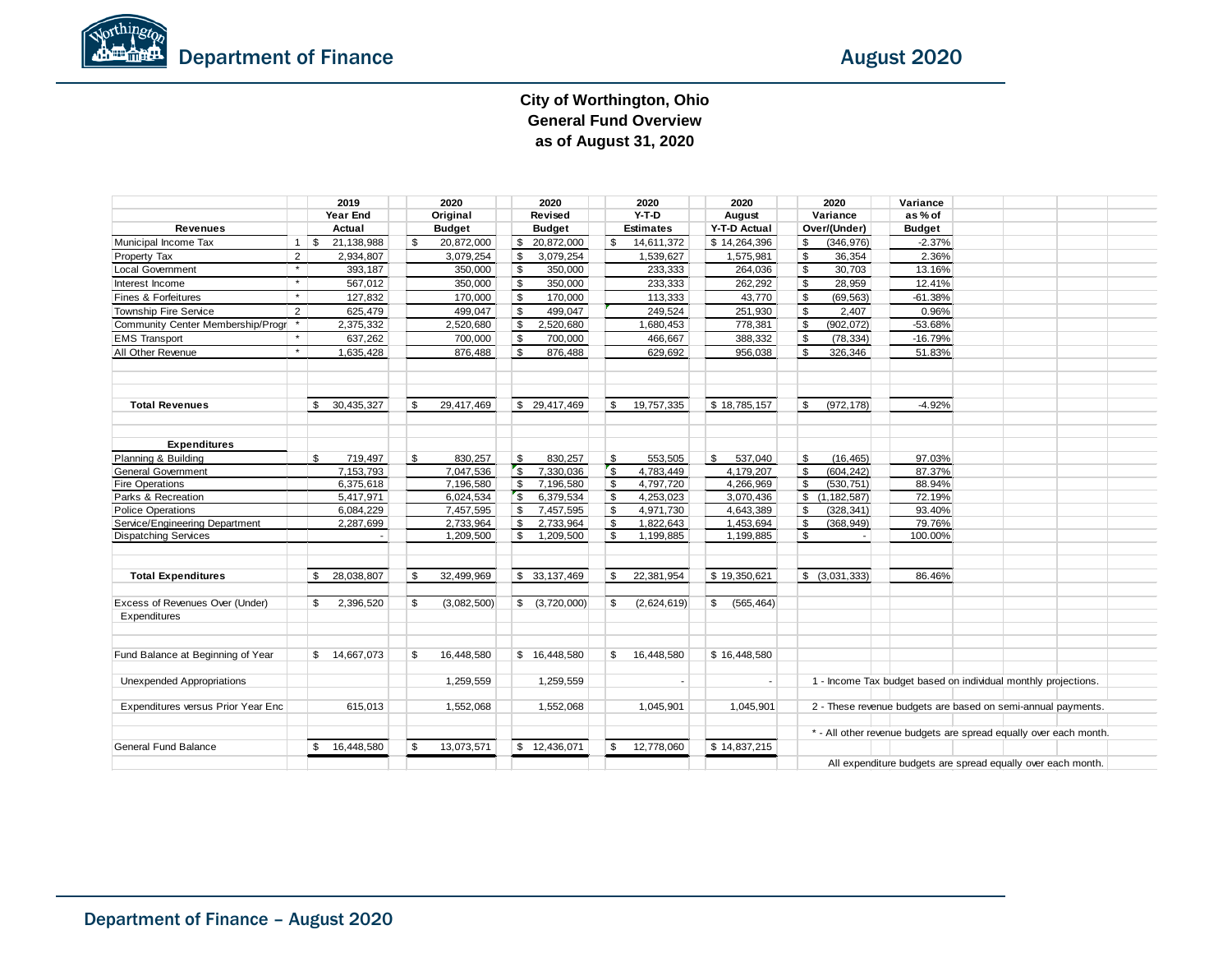

#### **STAFF MEMORANDUM City Council Meeting – September 14, 2020**

Date: September 10, 2020

To: Matthew H. Greeson, City Manager

From: Robyn Stewart, Assistant City Manager

Subject: Grants to Community Nonprofit Organizations

#### **EXECUTIVE SUMMARY**

Staff will discuss the annual grant programs for nonprofits in the community.

#### **BACKGROUND/DESCRIPTION**

The City provides annual grants to nonprofit organizations in the community via two methods. The first type involves larger operating grants for the McConnell Arts Center, the Worthington Partnership (including for convention and visitor bureau services) and the Worthington Historical Society. The funding requests from these three organizations are typically received in the fall and considered during the budgeting process. Staff has prepared the grant application based on the one used in previous years and it is attached for City Council consideration. The proposed budget schedule identifies November 9 for a City Council discussion of the funding requests from these three organizations.

The City also offers a Community Grant program in which a lump sum amount for the grants is included in the budget and then a committee reviews applications from nonprofit organizations and recommends to City Council the allocation of the grant funding. This process has typically occurred in the first quarter of the calendar year, although it was accelerated to the last quarter of the calendar year last year in order to be able to award the funds as soon as they were available. The application for this program has been essentially the same as used for the larger operating grants.

Some members of City Council have noted the impacts of COVID-19 on the community and on nonprofits that serve the community. As part of the City's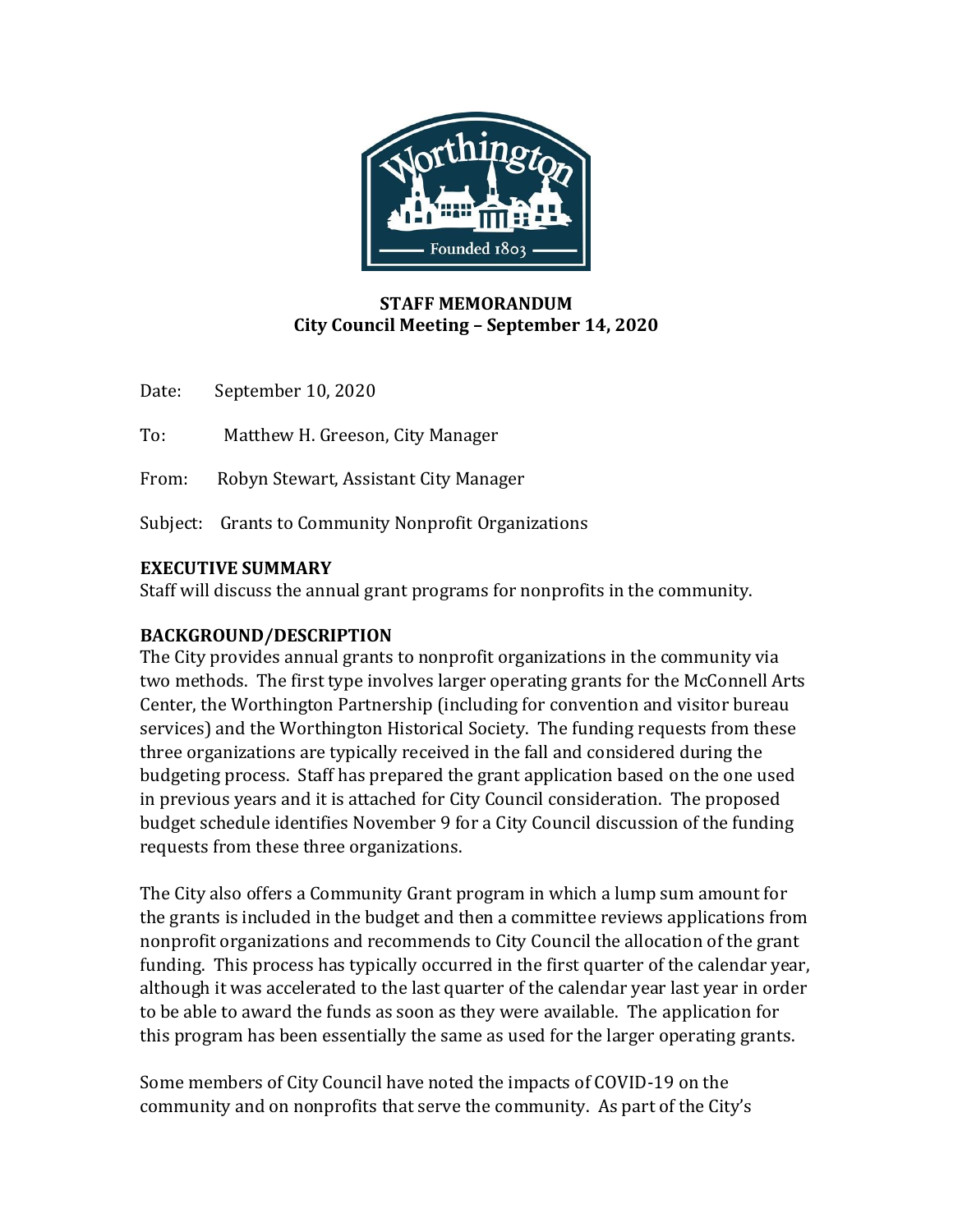management of the COVID-19 situation, there is a survey being conducted in collaboration with the Libraries, Schools and community nonprofits to assess the impact of COVID-19 on community members. The survey will be closed in a few days and then the results will be analyzed and available for consideration. As of this morning, there have been 1,718 responses to the survey with 1,255 making it completely through the core set of questions. Generally the findings thus far indicate that many in the community are unwilling to attend indoor group programs, thus impacting organizations that rely on events or in-person gatherings.

Two questions to consider regarding the grant programs are whether the application materials should be revised to collect information regarding the impact of COVID and whether to change the timing of the grants in response to COVID.

#### **FINANCIAL IMPLICATIONS/FUNDING SOURCES** (if applicable)

Funding for these grants comes from the General Fund, except for a small amount available in the Convention & Visitors Fund. Changes in the amounts allocated will impact the General Fund.

**ATTACHMENT(S)** Draft Grant Application for 2021 Funding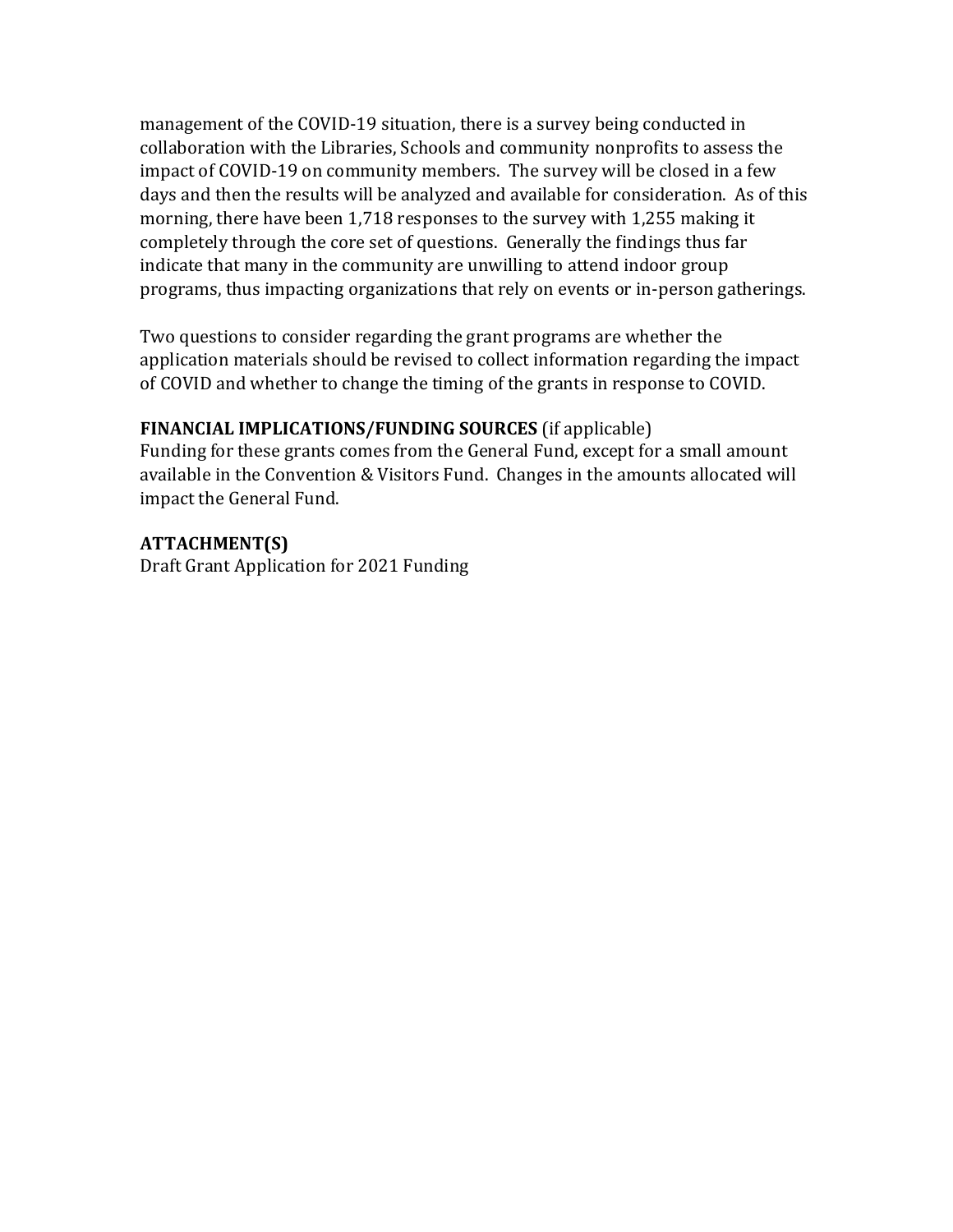

APPLICATION - 2021 CITY OF WORTHINGTON GRANT FUNDING **Due: October 9, 2020**

**ORGANIZATION NAME:** 

**CONTACT NAME:**

**CONTACT ADDRESS:**

**CONTACT PHONE:**

**CONTACT EMAIL:**

**AMOUNT REQUESTED FOR CALENDAR YEAR 2021:**

**GENERAL INFORMATION In the space provided below, please provide the mission statement for your organization and a description of its goals.**

**PURPOSE OF GRANT Describe specifically how you propose to use the grant funds. Please attach a budgetary breakdown for the use of the grant funds.**

**FINANCIAL INFORMATION**

**Provide a detailed budget of revenues and expenses showing the current year adopted budget and projecting/forecasting revenues and expenses for four (4) additional years. Please provide a sufficient breakdown of revenues and expenses to**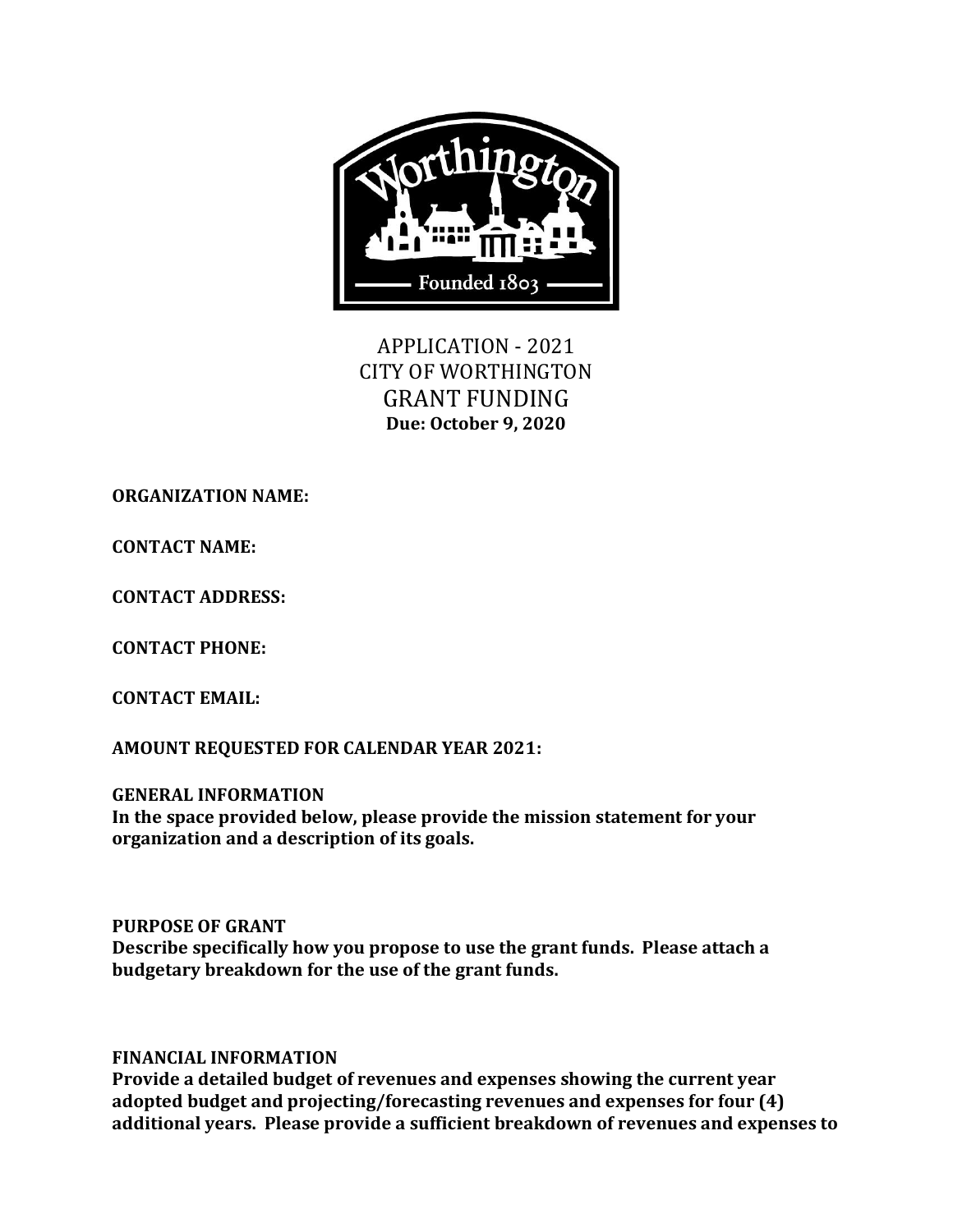**clearly demonstrate how the City's funding fits within the revenue picture. Is the City's funding necessary for the program/project? Will it be used to leverage funding from other sources?**

#### **PROGRAMMING**

**In the space provided below, please list and describe your programs or proposed programs. Also (on additional pages as necessary), please list organizations with which you will partner to provide programming.**

#### **PUBLIC BENEFIT**

**Please outline (use data if available) the public exposure, participation and public benefit being derived from the organization's programs and activities. Please include a description of the impact of the City's funds on this exposure, participation and benefit. What would be the impact to the organization if it did not receive funding from the City?**

#### **ADDITIONAL GENERAL INFORMATION REQUIRED AS ATTACHMENTS TO THE APPLICATION:**

| <b>ATTACHMENT I:</b>   | List of Board Members and Officers of the Not for Profit  |
|------------------------|-----------------------------------------------------------|
|                        |                                                           |
| <b>ATTACHMENT II:</b>  | Federal and/or State Not for Profit documentation         |
| <b>ATTACHMENT iii:</b> | Federal 990 tax filings                                   |
| <b>ATTACHMENT IV:</b>  | Copy of most recent audit for not for profit or           |
|                        | predecessor agencies. If the agency did not conduct a     |
|                        | Certified Professional Audit, please provide a financial  |
|                        | review by a Certified Public Accountant (CPA). Please     |
|                        | submit the audit or financial review with a letter signed |
|                        | by the organization's CPA and a current balance           |
|                        | statement and income statement.                           |
| <b>ATTACHMENT V:</b>   | Fiscal Year End financial statements for 2018 and 2019    |

**If not provided to the City in the past three years or there have been changes made to the documents provided most recently to the City, please provide:**

| ATTACHMENT VI: | Articles of Incorporation, Bylaws, resumes of key     |
|----------------|-------------------------------------------------------|
|                | administrative personnel, policies and procedures and |
|                | organizational chart(s)                               |